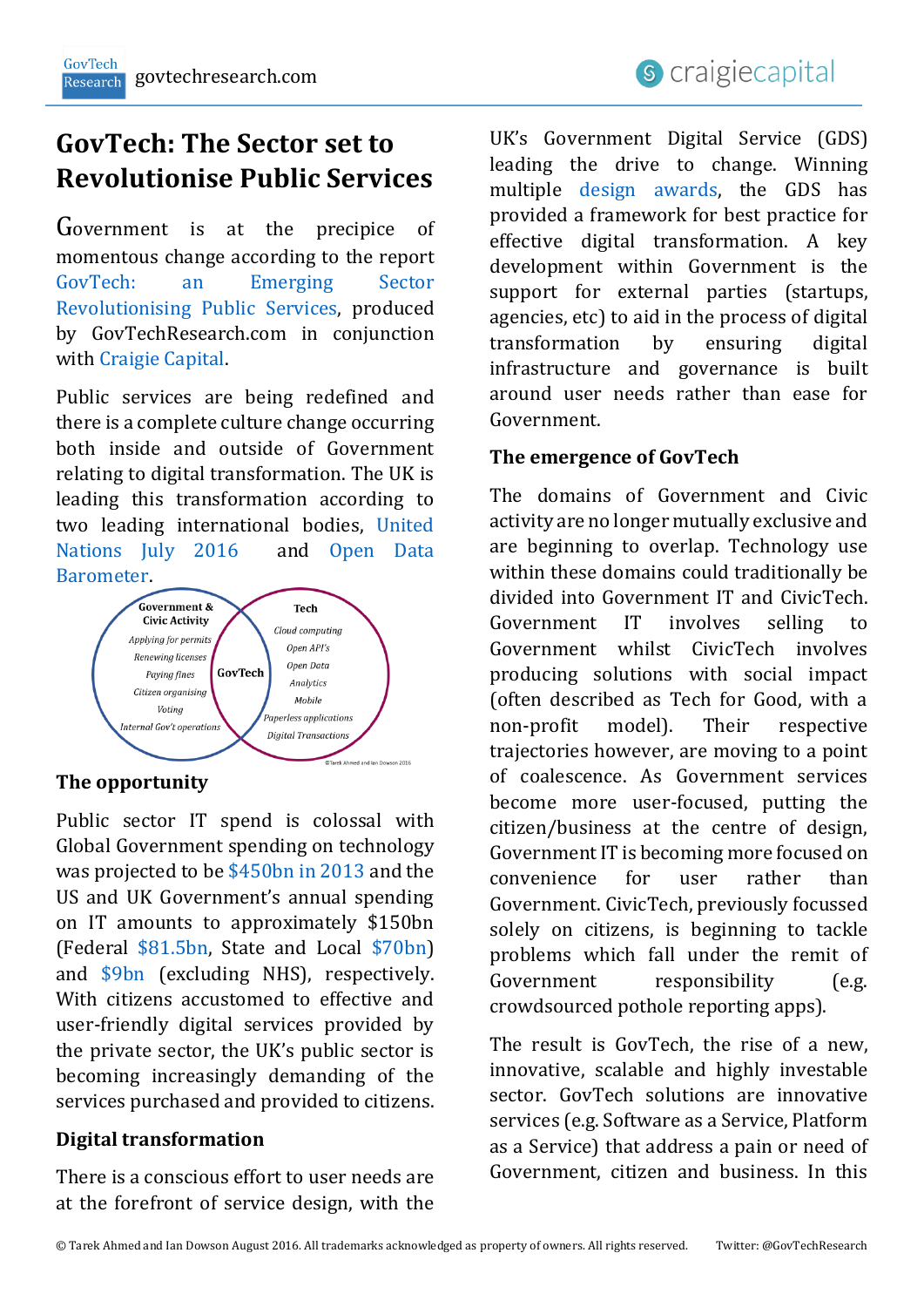case, Government is often the customer of such a service, in a for-profit model.



# **Forces shaping UK GovTech**

Six Forces highly influenced by UK Government strategy are shaping GovTech.

**1)** *Government strategy:* Selling services to Government is easier than ever. There is active promotion of digital transformation, user-centric service design and procurement from small and medium sized businesses. Introducing new framework agreements in place of lengthy tender, and a Digital Marketplace for public sector buyers has sped up the procurement process, allowing direct exposure to a plethora of public sector buyers. The movement to procure cloudbased services lets startups with asset light operations innovate and try new services with relatively little capital expenditure.



Asset heavy part of supply chain covered by laaS (AWS, etc)<br>Compliance with privacy/security/reliability standards is no longer a barrier for startups

Government is opening up systems for easy integration (open API's, open data)

- **2)** *Human capital and a startup infrastructure:* The UK's highly developed digital startup ecosystem with its skilled human capital; entrepreneurs, designers, developers, Government domain experience and investors are continuously looking for new sectors to repeat Digital Media and FinTech successes. There exists a rich source of professionals experienced in building and scaling digital startups.
- **3)** *Open Data:* This is the raw material for startups which use raw data and API feeds along with other sources of data to create a monetised proposition. The UK Government's policy has been heavily in favour of open data its up as a way of increasing citizen participation, improving Government services and stimulating increased economic growth. This has led to the UK developing four global exemplars in the use of government open data; Data.gov.uk, London Data Store (City Government), Transport for London (Public Body, Transport) and the Leeds Data Mill (Local Government).

#### *4) Support from civic institutions:*

There exists a large and experienced support infrastructure from private institutions and Non-Governmental Organisations for improving citizen engagement through data and digital means (e.g[. Digital Leaders,](http://digileaders.com/) [Nesta,](http://www.nesta.org.uk/) [Knight](http://www.knightfoundation.org/)  [Foundation,](http://www.knightfoundation.org/) Microsoft, [Govtech Fund,](file:///C:/Users/Tarek/OneDrive/Documents/Other%20work%20related/CC/Latest/Govtech/Report/Final/09%20Sep%20Final%20Publication%20version/govtechfund.com) [Ekistic Ventures](http://www.ekistic.com/) and [Omidyar Network\)](https://www.omidyar.com/).

#### *5) Hubs of activity:*

There are a number of workspaces and accelerators which are either focussed on or supportive of GovTech startups.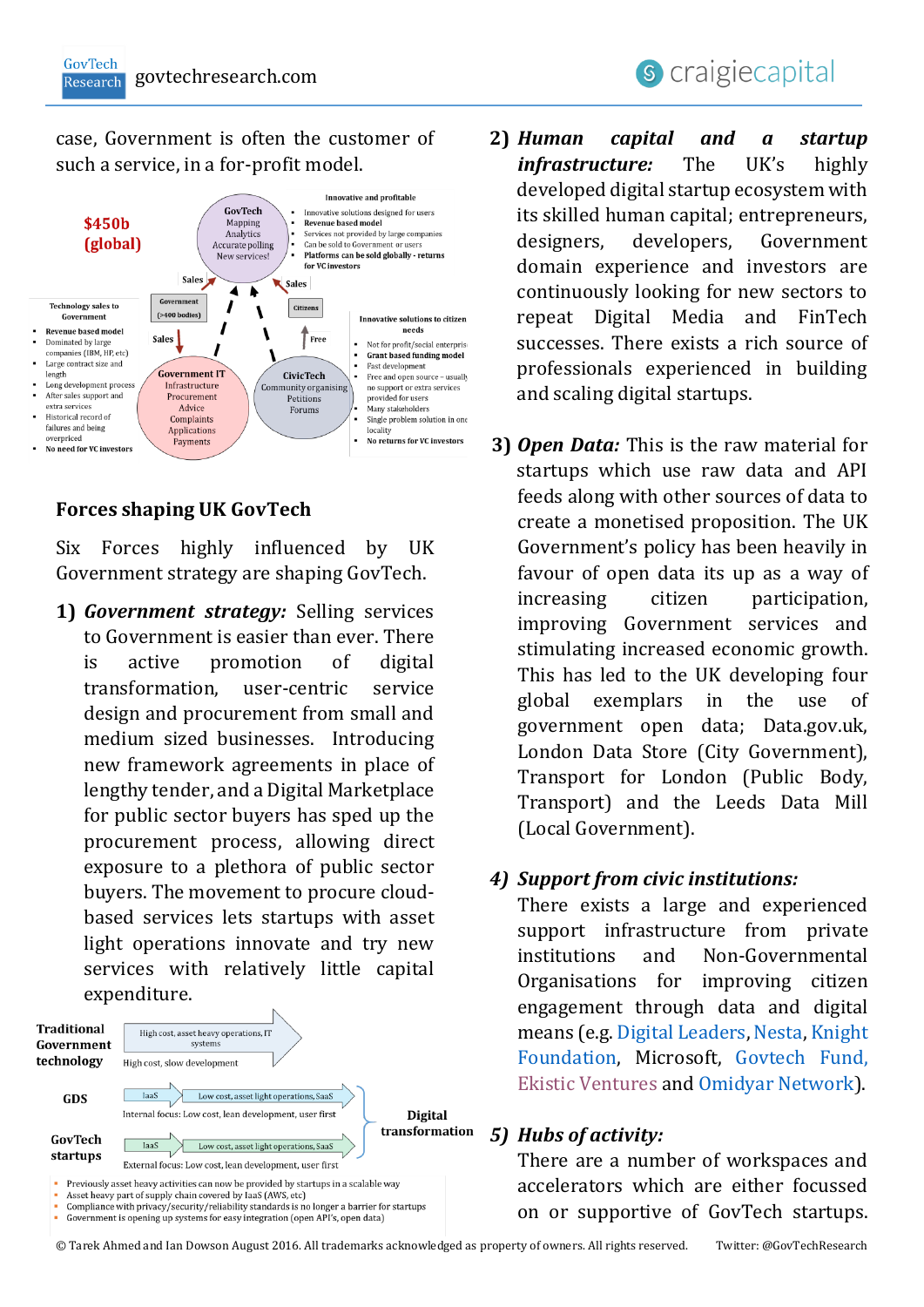Models vary in terms of accelerator programmes, investment and collaborations. A notable workspace is the [Rain Cloud Victoria](https://therainclouds.com/2016/06/13/victoria/) due to its close proximity to Government (it is based in Westminster), and its unique approach to overcome the procurement challenges noted in the full report by forming public and private partnerships.

# *6) External Investment in GovTech*

The investment background to GovTech is favourable. Global GovTech investments of (\$1009m) have been identified with UK companies also successfully raising venture capital (\$75m).

The burgeoning UK ecosystem is in a favourable position with US based PE firms likely to invest in successful UK startups for geographic expansion. The progressive Government strategy and regulatory environment make the UK an attractive location to diversify the portfolio for GovTech focussed funds. Major PE investors and selected investments are outlined below;



## **Investment and M&A Metrics**

The Knight Foundation's landscaping of the sector reported \$695m investment over 241 [companies](http://www.knightfoundation.org/features/civictech/) from 2011-2013. More recently this report found total Private Equity (PE) investment in 42 GovTech companies (spanning the UK and US) of \$1009m (Appendix 1 in full report). *The increased step up in investment since 2013 shows long term performance and investor commitment to the sector*. Segments that have attracted invested include government as a platform, mapping, social media and social engagement, open data & analytics, law, voting and governmental process.

# **M&A and exits**

24 sector related trade sales have been identified (20 US trade acquisitions, 4 UK trade acquisitions – see full report for further details); Accela is the main consolidator acquiring 9 companies as it builds a comprehensive GovTech platform. The two largest acquisitions are Maxminus [purchasing Acentia for c\\$300m,](http://investor.maximus.com/press-release/acquisitions/maximus-signs-definitive-agreement-acquire-acentia-300-million-cash) building up its GovTech process capacity, and Accenture's \$264m purchase of Agilex to increase the US market share of its Government practice. As Govtech and GovTech companies mature, acquisition by existing companies in the market sector will continue as efforts are made to protect market share and to buy in new software technologies.

Acquisition activity by US GovTech companies is starting to enter a geographic expansion phase. An example is [Fiscal Note,](https://www.google.co.uk/url?sa=t&rct=j&q=&esrc=s&source=web&cd=1&cad=rja&uact=8&ved=0ahUKEwjFjq2hsp_OAhXJAsAKHSJzCUwQFggeMAA&url=https%3Awww.fiscalnote.com) a US based startup [purchasing MyCandidate](http://siliconangle.com/blog/2015/09/10/fiscalnote-takes-its-policy-prediction-platform-global-with-first-acquisition/) for entry into the South Korean and wider Asian market.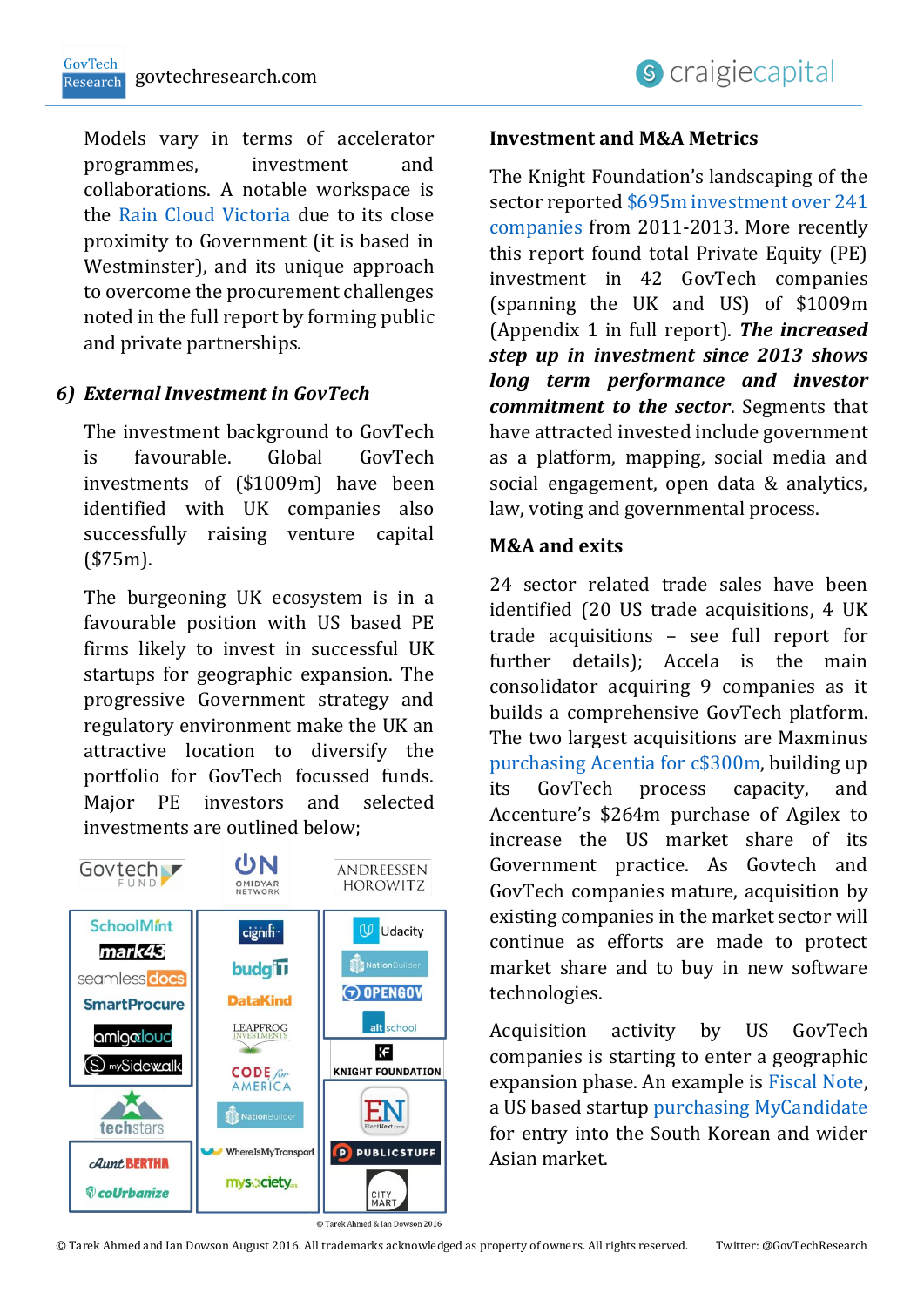#### **Future Investment**

The interest in the sector by Accenture, Microsoft, IBM, Capita and other large technology companies means trade sales are a viable exit option for early stage investors. This is amplified with startups going through accelerator programmes which nurture partnerships with large companies.

External Angel and Private Equity investment into GovTech business models could also become a key element in the strategy of Digital Transformation of UK Government at all levels, further reinforcing UK leadership in open data and government digital transformation.

#### **Summary**

The UK can further advance its progressive position and become one of the world's leaders in the supply of GovTech as it has done with FinTech. Startups identified by this study span various segments of GovTech, including local community services, information-sharing about public funding, mapping features for public spaces, productivity platforms for Government, platforms to mobilise voters and platforms allowing the sharing of information about public services. The key feature binding these startups together is their close partnerships with public bodies, who often form their core customer base.

One thing is clear. The UK Government is a major purchaser of digital services and this is not confined to traditional IT products. There are a whole host of public-bodies trialling innovative GovTech products, supporting and nurturing a growing ecosystem. The full report *"GovTech: An Emerging Sector Revolutionising Public Services"* can be downloaded [here.](http://www.govtechresearch.com/)

## The [full report](http://www.govtechresearch.com/) explores in-depth;

- Government strategy
- Public sector spend on IT
- Detailed segmentation of spending on SMEs and large suppliers
- PE funding and exit opportunities
- How startups can sell to Government
- 6 key strategies for nurturing a successful ecosystem

#### **Authors**



[Tarek Ahmed](https://uk.linkedin.com/in/tarekahmedphd) is a PhD researcher at University College London and exchange student on the MBA programme at the London Business School.

He is also Cofounder of [RecommendMe,](http://www.recommendme.today/) a Big Lottery funded platform that provides personalised recommendations of events, activities and services for older adults. Beginning his career as an Engineer, he has consulted for a variety of companies spanning the Tech, Pharma, Food and Beverage and Apparel industries. Tarek interned at [Craigie Capital](http://craigiecapital.com/) during which he investigated the emergence of GovTech.

> Email: tarek@recommendme.today Twitter: @tarekistweeting



[Ian Dowson](https://uk.linkedin.com/in/iandowsonwilliamgaritty) (FCCA and MBA) is Principal of [William Garrity Associates Ltd](http://icdowson.wix.com/williamgarrity) a boutique consultancy specialising in the strategic implications of FinTech (Financial Services Innovation) and Corporate Development. Producing original research on London and Global

FinTech and Digital Media Start-ups, he has now applied his deep understanding of global startup ecosystems to investigating the changes GovTech may bring.

Previously he managed Corporate Development at B Elliott Plc, a high to mid tech conglomerate based the UK and USA, covering M&A, strategic alliances, technology licensing, new product and channel development. In his earlier career Ian was Financial Director of an 800 unit retail chain part of Imperial Group Plc, Chief Accountant of Ladbroke Racing Ltd UK and Belgium, starting his career with Glaxo Plc. He speaks regularly on FinTech and Digital Innovation and has presented at Social Media Week, FinTech Week, and the Digital Shoreditch festival.

> Email: icdowson@aol.com Twitter: @iand47